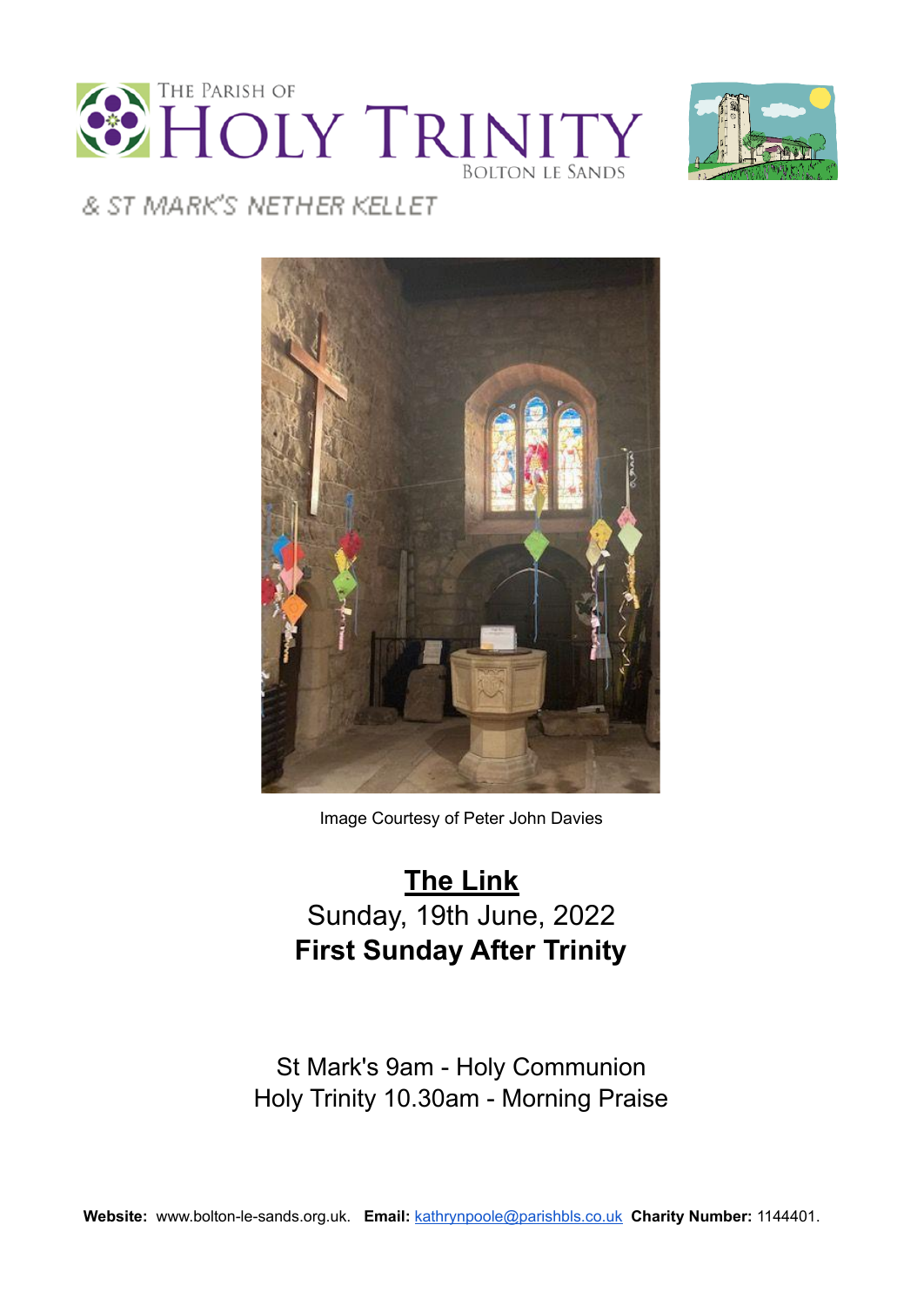This week we will be dedicating *The Carved Bible* made from the wood of

the churchyard beech tree which blew down in November. Local man, Michael Parkinson, has made a beautiful carving which will now find a home within our church.

#### **HYMNS:**

- **4** Alleluia, Alleluia, Give thanks to the Risen Lord
- **17** As the Deer Pants for the Water
- **165** I watch the sunrise
- **91** God forgave my sin in Jesus' name

# **COLLECT:**

God of truth, help us to keep your law of love and to walk in the ways of wisdom, that we may find life in Jesus Christ your Son.

## **All: Amen.**

## **LECTIONARY READING:**

Today's reading is from **Paul's Letters to the Galatians**.

#### Galatians 3:23-end

Now before faith came, we were imprisoned and guarded under the law until faith would be revealed. Therefore the law was our disciplinarian until Christ came, so that we might be justified by faith. But now that faith has come, we are no longer subject to a disciplinarian, for in Christ Jesus you are all children of God through faith. As many of you as were baptized into Christ have clothed yourselves with Christ. There is no longer Jew or Greek, there is no longer slave or free, there is no longer male and female; for all of you are one in Christ Jesus. And if you belong to Christ, then you are Abraham's offspring, heirs according to the promise.

This is the word of the Lord. **All: Thanks be to God.**

#### **GOSPEL:**

Hear the Gospel of our Lord Jesus Christ according to **Luke. All: Glory to you, O lord.**

#### Luke 8:26-39

Then they arrived at the country of the Gerasenes, which is opposite Galilee. As he stepped out on land, a man of the city who had demons met him. For a long time he had worn no clothes, and he did not live in a house but in the tombs. When he saw Jesus, he fell down before him and shouted at the top of his voice, 'What have you to do with me, Jesus, Son of the Most High God? I

**Website:** www.bolton-le-sands.org.uk. **Email:** [kathrynpoole@parishbls.co.uk](mailto:kathrynpoole@parishbls.co.uk) **Charity Number:** 1144401.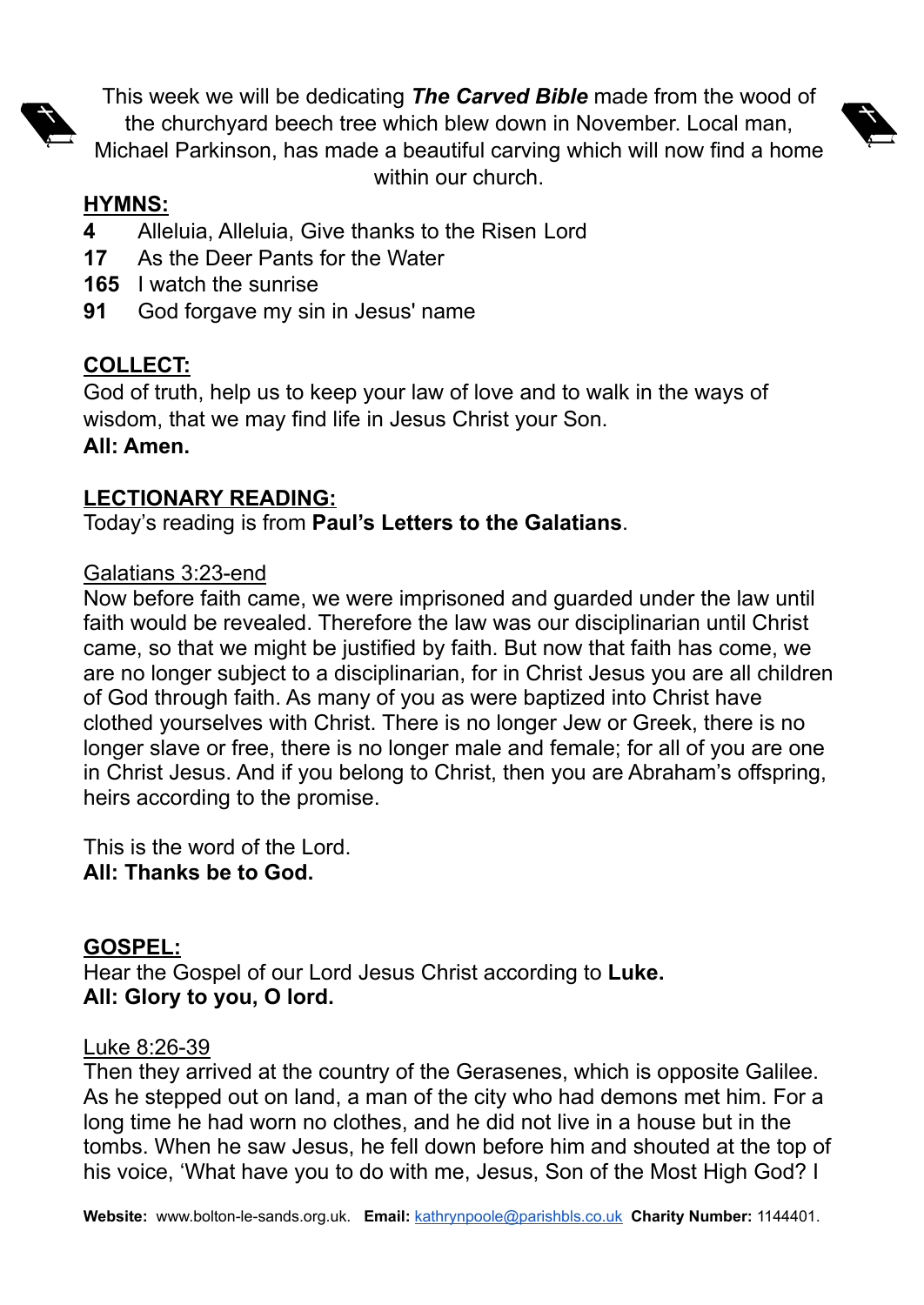beg you, do not torment me'— for Jesus had commanded the unclean spirit to come out of the man. (For many times it had seized him; he was kept under guard and bound with chains and shackles, but he would break the bonds and be driven by the demon into the wilds.) Jesus then asked him, 'What is your name?' He said, 'Legion'; for many demons had entered him. They begged him not to order them to go back into the abyss.

Now there on the hillside a large herd of swine was feeding; and the demons begged Jesus to let them enter these. So he gave them permission. Then the demons came out of the man and entered the swine, and the herd rushed down the steep bank into the lake and was drowned.

When the swineherds saw what had happened, they ran off and told it in the city and in the country. Then people came out to see what had happened, and when they came to Jesus, they found the man from whom the demons had gone sitting at the feet of Jesus, clothed and in his right mind. And they were afraid. Those who had seen it told them how the one who had been possessed by demons had been healed. Then all the people of the surrounding country of the Gerasenes asked Jesus to leave them; for they were seized with great fear. So he got into the boat and returned. The man from whom the demons had gone begged that he might be with him; but Jesus sent him away, saying, 'Return to your home, and declare how much God has done for you.' So he went away, proclaiming throughout the city how much Jesus had done for him.

This is the Gospel of the Lord. **All: Praise to you, O Christ.**

#### **PRAYERS:**

We pray for our communities and in particular those who live on: By Pass Road, Cavendish Court and Cherry Tree Close.

We joyfully pray for Saint William Robinson who is to be Christened today, and for his parents and family and friends. We also pray for Theo and Evie Beale, Charles Thomas and Rosie Batty who are to be Christened next Sunday, and we wholeheartedly pray for their parents, friends and family.

We pray for those who are sick or in need: Stephen, Jean Wilson, John, Olwyn, Albi, Ian, Fernando, Peter, Caroline, Nichola, Mike, Anne Deacon, Sr Michaela at Hyning, Rupert, Lillian Wright, Hazel Cooper, Rod and Peter Hilling.

From our book of remembrance, we remember in prayer: Moses Bowker, Barbara Lindop, John (Jack) Hutchinson, Christopher Martin, Violet Middleton, Thomas Charles Lloyd, Sidney Charles Lloyd, Charles Seth Lloyd, John David **Website:** www.bolton-le-sands.org.uk. **Email:** [kathrynpoole@parishbls.co.uk](mailto:kathrynpoole@parishbls.co.uk) **Charity Number:** 1144401.